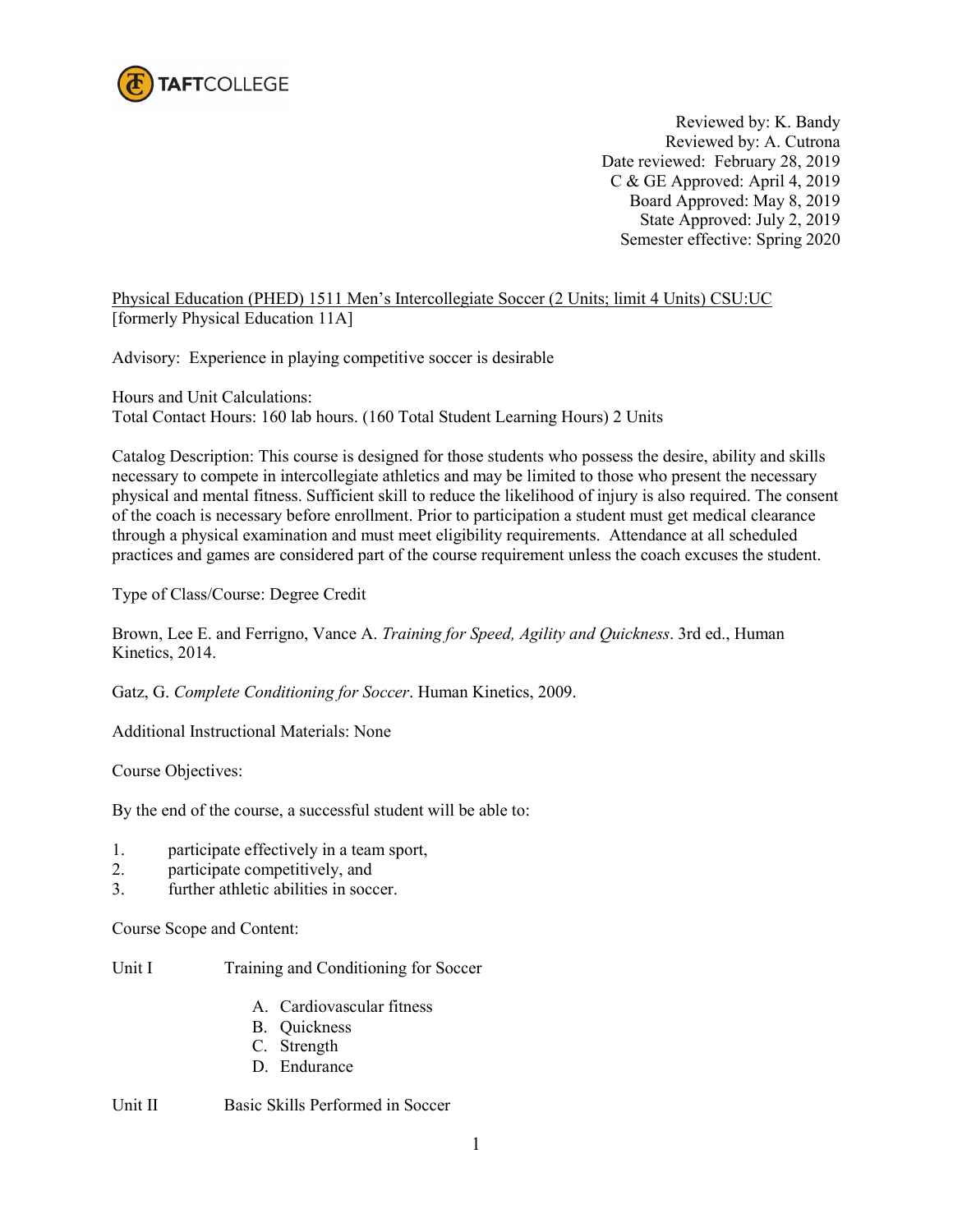

- A. Trapping
- B. Passing
- C. Dribbling
- D. Movement
- E. Formations
- F. Shooting
- G. Stance
- H. Pressure

Unit III Rules

- A. Offense
- B. Defense
- C. Transition
- D. Sportsmanship and ethics

Unit IV Team Strategy

- A. Patterns of play
- B. Positional attack
- C. Team attack
- D. Application of strategy

Learning Activities Required Outside of Class:

The students in this class will spend a minimum of 1 hour per week outside of the regular class time doing the following:

- 1. Skill practice
- 2. Working on individual skills,
- 3. Studying multimedia presentations, and
- 4. Reading of the textbook.

Methods of Instruction:

- 1. Practice of basic skills and techniques
- 2. Basic training programs
- 3. Practice games
- 4. Intercollegiate competition
- 5. Oral instruction, and
- 6. Multimedia

Methods of Evaluation:

- 1. Skill demonstrations, including:
	- a. Performance exams
	- b. Rules of the game
	- c. Soccer terminology
- 2. Intercollegiate games